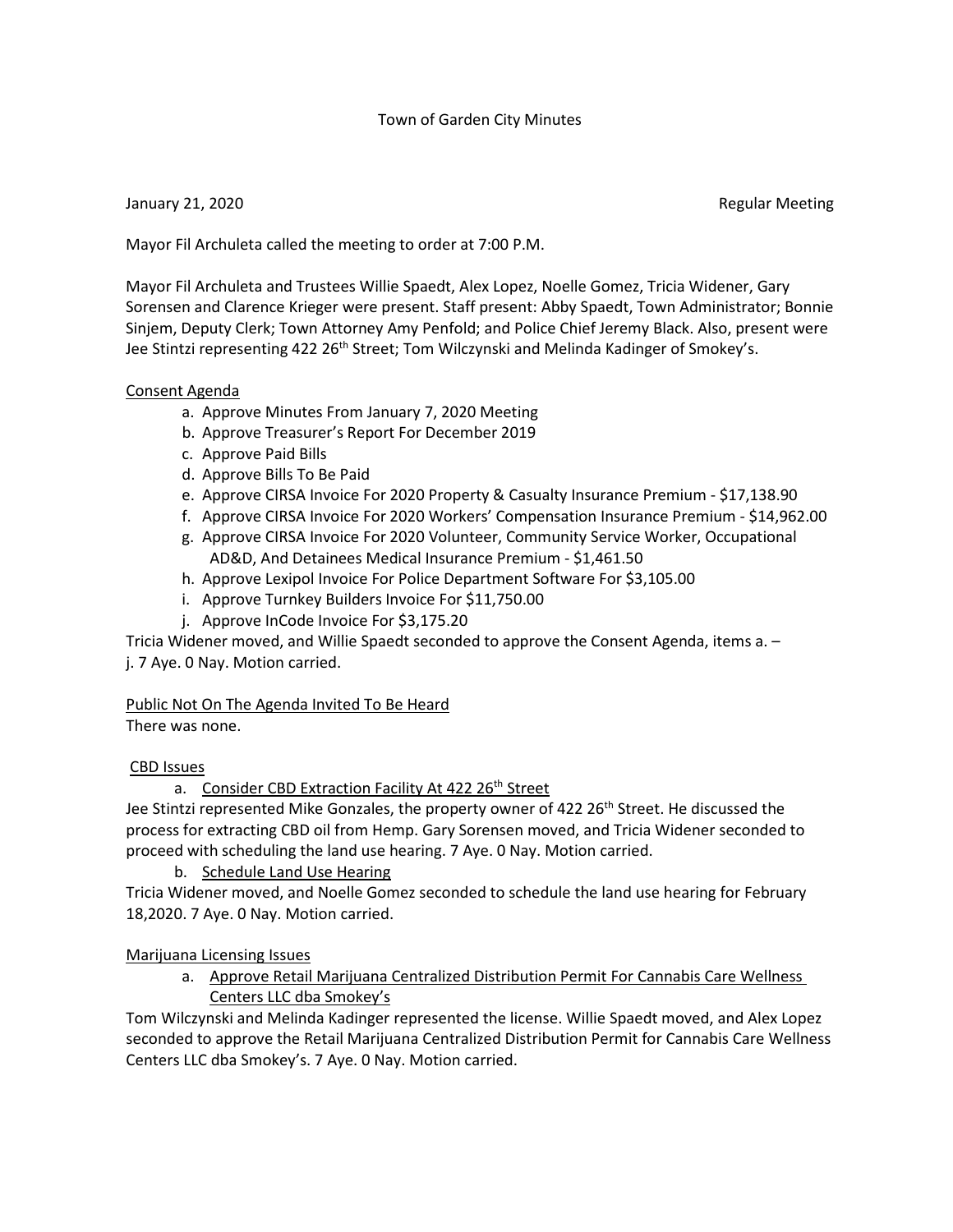b. Approve Medical Marijuana Centralized Distribution Permit For Cannabis Care Wellness Centers LLC dba Smokey's

Tom Wilczynski and Melinda Kadinger represented the license. Tricia Widener moved, and Willie Spaedt seconded to approve the Medical Marijuana Centralized Distribution Permit for Green Medicals Wellness Centers # 5 dba Smokey's. 7 Aye. 0 Nay. Motion carried.

c. Approve Retail Marijuana Off-Premises Storage Application For High Plainz Strains, LLC The attorney for High Plainz Strains, LLC requested that this item be moved to a future board meeting.

# Consider Permanent Use Of 620 27<sup>th</sup> Street Road As A Community Center

Noelle Gomez moved, and Willie Spaedt seconded the permanent use of 620 27<sup>th</sup> Street Road as a Community Center. 7 Aye. 0 Nay. Motion carried.

Approve Estimate For Construction Of Crosswalk At 8<sup>th</sup> Avenue And 27<sup>th</sup> Street Road In The Amount Of \$43,409.40

Noelle Gomez moved, and Tricia Widener seconded to approve the estimate for construction of a crosswalk at 8<sup>th</sup> Avenue and 27<sup>th</sup> Street Road in the amount of \$43,409.40. 7 Aye. 0 Nay. Motion carried.

### Weld County Referral SPR20-0001

Tricia Widener moved, and Willie Spaedt seconded to vote 'no conflicts with our interests' on Weld County Referral SPR20-0001. 7 Aye. 0 Nay. Motion carried.

### Town Administrator's Report

Town Administrator Abby Spaedt discussed the status of current and completed projects.

## Police Chief's Report

a. Approve SOTAR agreement

Gary Sorensen moved, and Willie Spaedt seconded to approve the SOTAR agreement. 7 Aye. 0 Nay. Motion carried.

### b. Police Reports

The department currently has 200 cases for January thus far. Chief Jeremy Black stated that the Police Department is working with security guards to create a safer environment in and around bars in town. He also discussed new and upcoming laws coming into effect. Trustee Gary Sorensen stated that he spoke with a Weld County Deputy and an employee of the Sheriff's office who told him that Garden City Police Department was doing a great job.

### Attorney's Report

Town Attorney Amy Penfold stated nothing to report.

### Other Board Issues

Trustee Noelle Gomez announced that she is resigning her position as Trustee of Garden City and this meeting would be her last. She is moving out of the town and stated she is proud of the successes that the Board has achieved.

Trustee Alex Lopez stated that a citizen had stated concerns about litter in town. He suggested the possibility of purchasing a street sweeper for Garden City. Town Administrator Abby Spaedt told the board that she recently sent out a letter to businesses, which included a suggestion that the town and businesses partner on an anti-littering campaign.